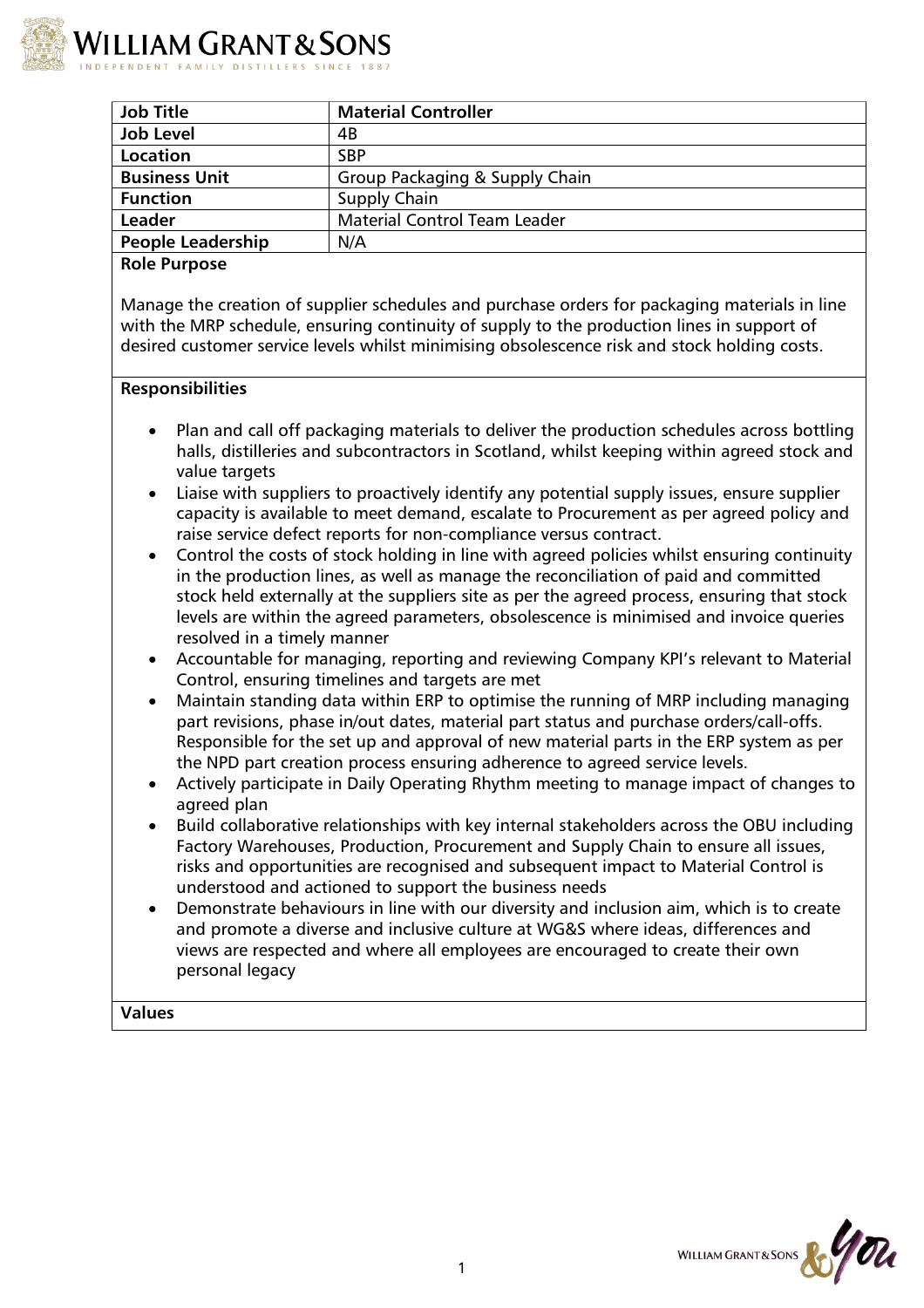

## WILLIAM GRANT & SONS NDENT FAMILY DISTILLERS SINCE



**PROUD** 



BE **RESPONSIBLE** We are proud of We expect every our brands, our individual and heritage, and our their teams to be commitment to accountable and to perform to their superior quality in our products full potential



BE **SUSTAINABLE** We wish to make a positive contribution to our communities and to our environment



BE **PROFESSIONAL** We value integrity, transparency, professionalism and constructive debate within a team working culture



BE ENTREPRENEURIAL We foster a forward thinking and innovative culture that recognises the need for innovative thinking and continuous improvement



**LONG TERM** We are proud of our brands, our heritage, and our commitment to superior quality in our products

# **Core Competencies:**

| <b>Analysing</b>                                                                                                                                                                                                                                                                                                                                                                                                                                                                                | <b>Planning and Organising</b>                                                                                                                                                                                                                                                                                                                              |
|-------------------------------------------------------------------------------------------------------------------------------------------------------------------------------------------------------------------------------------------------------------------------------------------------------------------------------------------------------------------------------------------------------------------------------------------------------------------------------------------------|-------------------------------------------------------------------------------------------------------------------------------------------------------------------------------------------------------------------------------------------------------------------------------------------------------------------------------------------------------------|
| Analyses numerical data, verbal data<br>and all other sources of information<br>Breaks information into component<br>parts, patterns and relationships<br>Probes for further information or<br>greater understanding of a problem<br>Makes rational judgements from the<br>$\bullet$<br>available information and analysis<br>Produces workable solutions to a<br>range of problems<br>Demonstrates an understanding of<br>$\bullet$<br>how one issue may be a part of a<br>much larger system. | Sets clearly defined objectives<br>Plans activities and projects well in<br>$\bullet$<br>advance and takes account of possible<br>changing circumstances<br>Identifies and organises resources<br>$\bullet$<br>needed to accomplish tasks<br>Manages time effectively<br>$\bullet$<br>Monitors performance against<br>$\bullet$<br>deadlines and milestones |
| <b>Coping with Pressures and Setbacks</b><br>Works productively in a pressurised<br>environment<br>Keeps emotions under control during<br>difficult situations Handles criticism well<br>and learns from it<br>Balances the demands of a work life and<br>a personal life. Maintains a positive<br>outlook at work.                                                                                                                                                                             | <b>Delivering Results &amp; Meeting Customer</b><br><b>Expectations</b><br>Focuses on customer needs and<br>satisfaction<br>Sets high standards for quality and<br>$\bullet$<br>quantity<br>Monitors and maintains quality and<br>$\bullet$<br>productivity<br>Works in a systematic, methodical and<br>$\bullet$                                           |
| Handles criticism well and learns from it.                                                                                                                                                                                                                                                                                                                                                                                                                                                      | orderly way<br>Consistently achieves project goals.<br>$\bullet$                                                                                                                                                                                                                                                                                            |
| <b>Deciding and Initiating Action</b><br>Makes prompt, clear decisions which may<br>involve tough choices or considered risks<br>Takes responsibility for actions, projects<br>$\bullet$<br>and people<br>Takes initiative, acts with confidence and<br>works,<br>Initiates and generates activity                                                                                                                                                                                              | <b>Persuading and Influencing</b><br>Makes a strong personal impression on<br>others<br>Gains clear agreement and commitment<br>$\bullet$<br>from others by persuading, convincing and<br>negotiating<br>Promotes ideas on behalf of self or others<br>Makes effective use of political processes<br>to influence and persuade others                       |